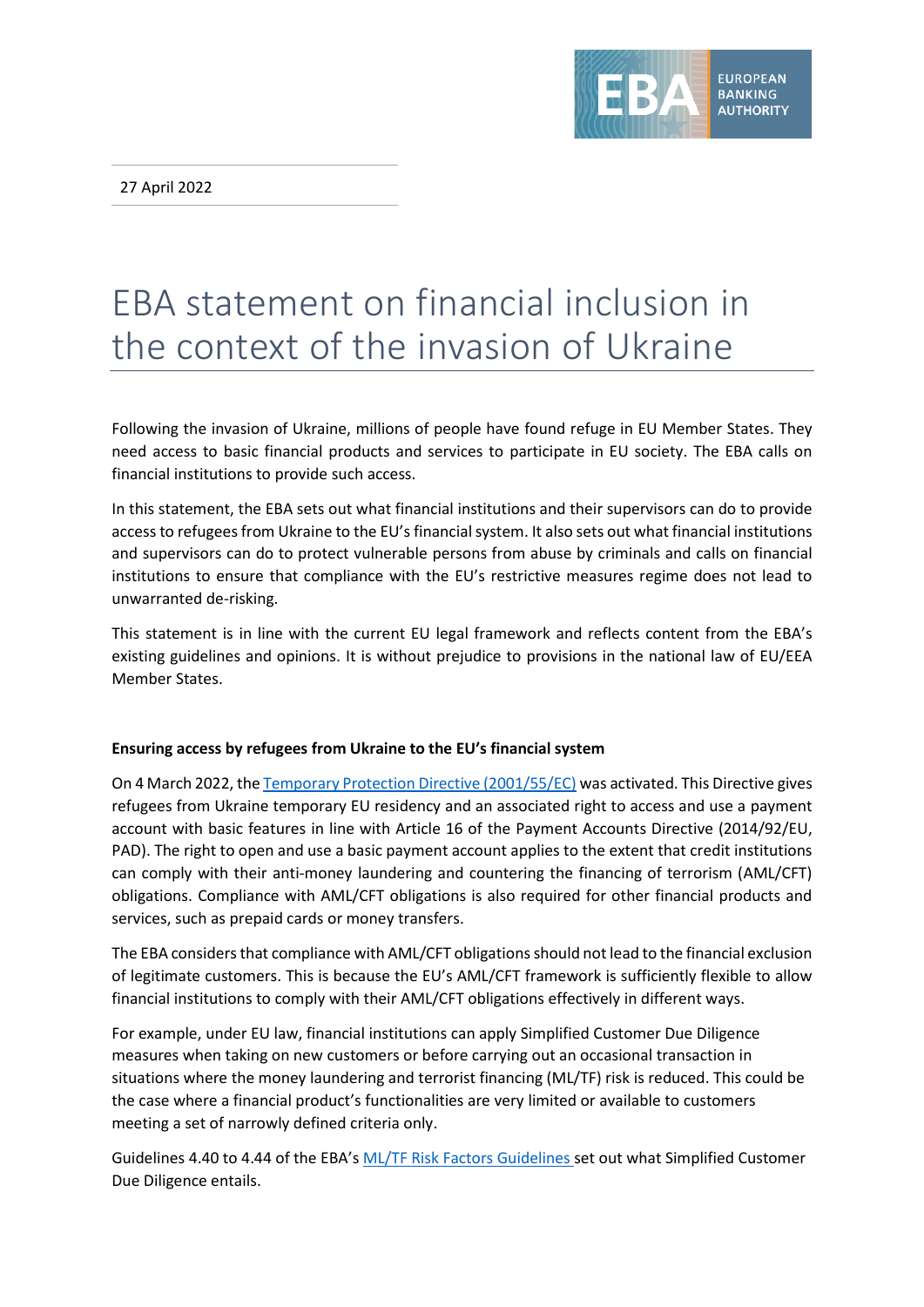

As a result, when onboarding customers for a payment account with basic features, financial institutions may not need to obtain the prospective customer's passport to verify their identity. Instead, they may be able to rely on alternative, independent documentation, such as evidence that a prospective customer is a refugee from Ukraine.

Financial institutions may also be able to postpone the application of initial customer identification measures to a later date where the conditions in Guidelines 4.41, 9.15, 10.18 of the EBA's [ML/TF Risk](https://www.eba.europa.eu/regulation-and-policy/anti-money-laundering-and-e-money/revised-guidelines-on-ml-tf-risk-factors)  [Factors Guidelines](https://www.eba.europa.eu/regulation-and-policy/anti-money-laundering-and-e-money/revised-guidelines-on-ml-tf-risk-factors) are met. This approach will be particularly useful in situations where help for refugees is disbursed in the form of prepaid cards that do not benefit from exemptions from Customer Due Diligence under Article 12 of Directive (EU) 2015/849.

Financial institutions may also be able to mitigate the ML/TF risk associated with lessrobust or reliable identity documentation in situations that do not present a lower ML/TF risk by setting up stricter monitoring controls, by offering a more limited range of services or by restricting the functionality of certain products at least temporarily, for example by imposing monthly turnover limits, or limiting the amount of person-to-person transfers. Guidelines 4.9 and 4.10 of the EBA's [ML/TF Risk Factors](https://www.eba.europa.eu/regulation-and-policy/anti-money-laundering-and-e-money/revised-guidelines-on-ml-tf-risk-factors)  [Guidelines](https://www.eba.europa.eu/regulation-and-policy/anti-money-laundering-and-e-money/revised-guidelines-on-ml-tf-risk-factors) and the EBA's 2016 [Opinion on the Application of Customer Due Diligence](https://www.eba.europa.eu/sites/default/documents/files/documents/10180/1359456/4d12c223-105f-4cf0-a533-a8dae1f6047e/EBA-Op-2016-07%20%28Opinion%20on%20Customer%20Due%20Diligence%20on%20Asylum%20Seekers%29.pdf) Measures for [Asylum Seekers](https://www.eba.europa.eu/sites/default/documents/files/documents/10180/1359456/4d12c223-105f-4cf0-a533-a8dae1f6047e/EBA-Op-2016-07%20%28Opinion%20on%20Customer%20Due%20Diligence%20on%20Asylum%20Seekers%29.pdf) have further details on this point.

The EBA welcomes efforts from competent authorities in some EU Member States to clarify how financial institutions can provide refugees from Ukraine with access to financial products and services under their national legal framework and calls on other competent authorities to take similar steps.

### **Protecting vulnerable customers from abuse by criminals**

Refugees from Ukraine include Ukrainian nationals and persons from third countries who lived in Ukraine before the war broke out. All refugees are vulnerable and may be at significant risk of human trafficking and exploitation.<sup>1</sup> These risks can be reduced by providing refugees with access to financial services.<sup>2</sup>

At the same time, financial institutions should be alert to any indicators that suggest that customers who are refugees are being exploited and report any suspicious activity to their local Financial Intelligence Unit without delay. Examples of such indicators include recurring payments for wages at unreasonably low amounts and unusual patterns of money transfers. The FATF's 2018 report on [Financial Flows from Human Trafficking](https://www.fatf-gafi.org/media/fatf/content/images/Human-Trafficking-2018.pdf) , the FATF's [2022 report on migrant smuggling](https://www.fatf-gafi.org/publications/methodsandtrends/documents/migrant-smuggling.html), and the OSCE's [Compendium and Guide on Financial Investigations into](https://www.osce.org/cthb/438323) Trafficking in Human Beings provide further information on such risk indicators.

Handling the proceeds from human trafficking and exploitation is a crime. The EBA encourages competent authorities to cooperate closely with financial institutions, Financial Intelligence Units and law enforcement agencies in this regard and to raise awareness of the ML/TF risks associated with human trafficking and exploitation, and the steps financial institutions can take to detect and report it.

<sup>&</sup>lt;sup>1</sup> Early Warning Notification War in Ukraine –

refugees arriving to the EU from Ukraine at risk of exploitation as part of THB.pdf (europa.eu) . See als[o IOM Warns of Increased Risk of Trafficking in Persons for People Fleeing Ukraine | International](https://www.iom.int/news/iom-warns-increased-risk-trafficking-persons-people-fleeing-ukraine)  [Organization for Migration](https://www.iom.int/news/iom-warns-increased-risk-trafficking-persons-people-fleeing-ukraine)

<sup>&</sup>lt;sup>2</sup> Home page - [Finance Against Slavery and Trafficking \(fastinitiative.org\)](https://www.fastinitiative.org/)